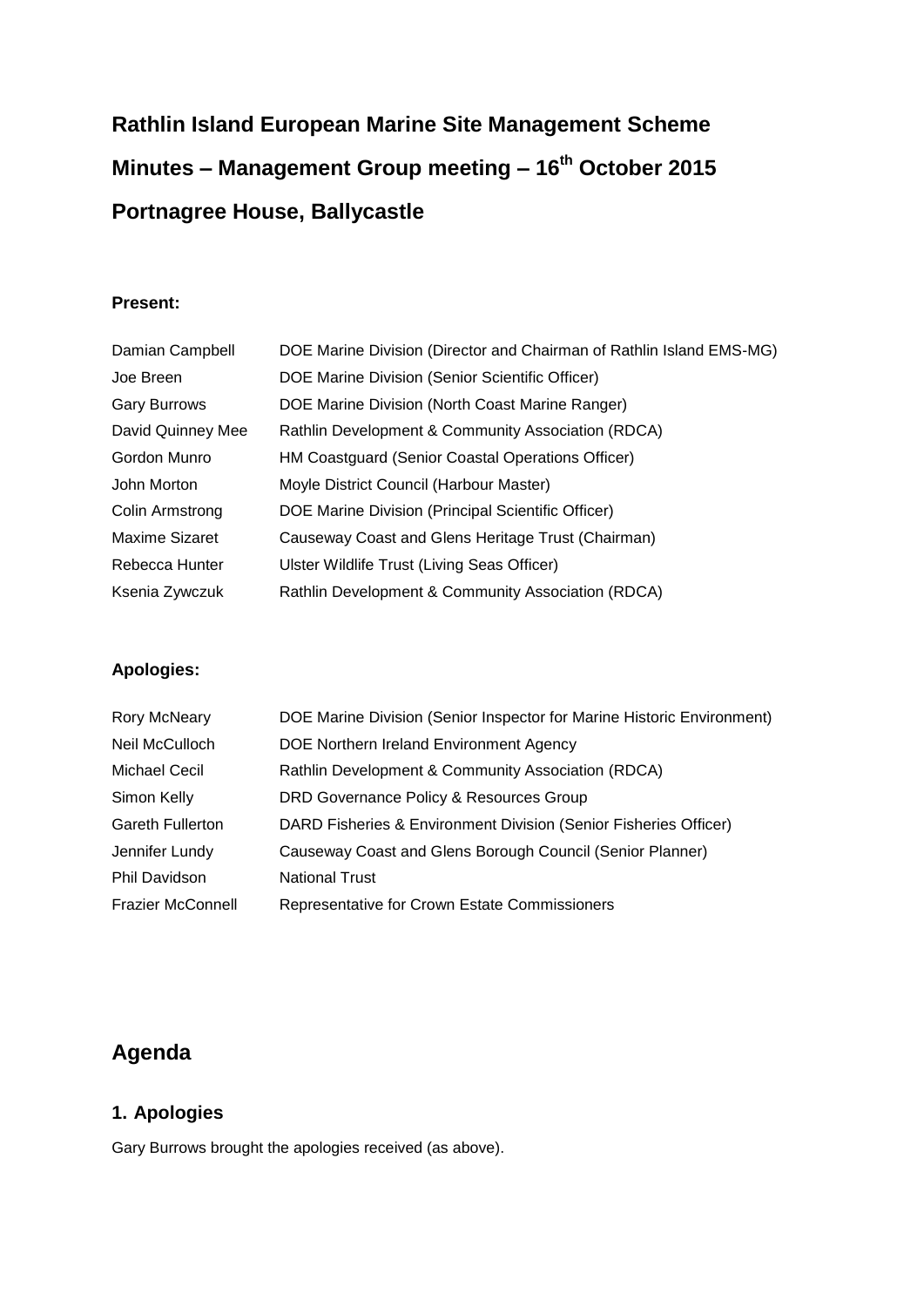### **2. Agree minutes of previous meeting (20th April 2015)**

Damian Campbell asked the management group if they were content with the minutes from the last meeting. All members agreed without comment.

### **3. Matters arising from previous minutes**

Damian Campbell reviewed progress on the actions from the last meeting. Some actions were discussed under the main agenda items later in the meeting.

 *Action - Gareth Fullerton to provide an update to Damian Campbell by 27th April 2015 on DARD's timeframe for introduction of the new legislation.* **Achieved**

Damian asked for an update on the introduction of new legislation to prevent use of mobile fishing gear within Rathlin Island SAC. Gary read the email update provided by Gareth Fullerton:

*I've checked with our policy team again – and there is no update regarding the introduction of the legislation. It is still with the DSO office. Although the legislation is not in place fisherman voluntarily*  agree not to trawl/dredge within the area. Dependant on when the legislation is completed / returned *by the DSO will ultimately be the detail for when it can be finalised & introduced.*

- *Action - Joe Breen to arrange a comprehensive underwater survey of the two proposed anchorages by July 2015.* **Achieved**
- *Action - Joe Breen to provide John Morton with charts indicating the proposed anchorages as precautionary measure.* **Achieved**

Both actions discussed under agenda item 6 (Update on Marine Division surveys, including anchorage sites (Joe Breen).

- *Action - Gary Burrows to draft text for seal signage and present that to RDCA and DOE Marine Division.* **Achieved**
- *Action - RDCA to address any land owner concerns over placement of the new signs.*  **Discussions are ongoing.**

Gary confirmed that he had provided text to the RDCA, under the titles *Sheltered home to seals* and *Vulnerable animals*. This outlined the importance of the quiet inlets around Mill Bay for resting and breeding seals, and provides guidance for visitors when watching or photographing seals. It is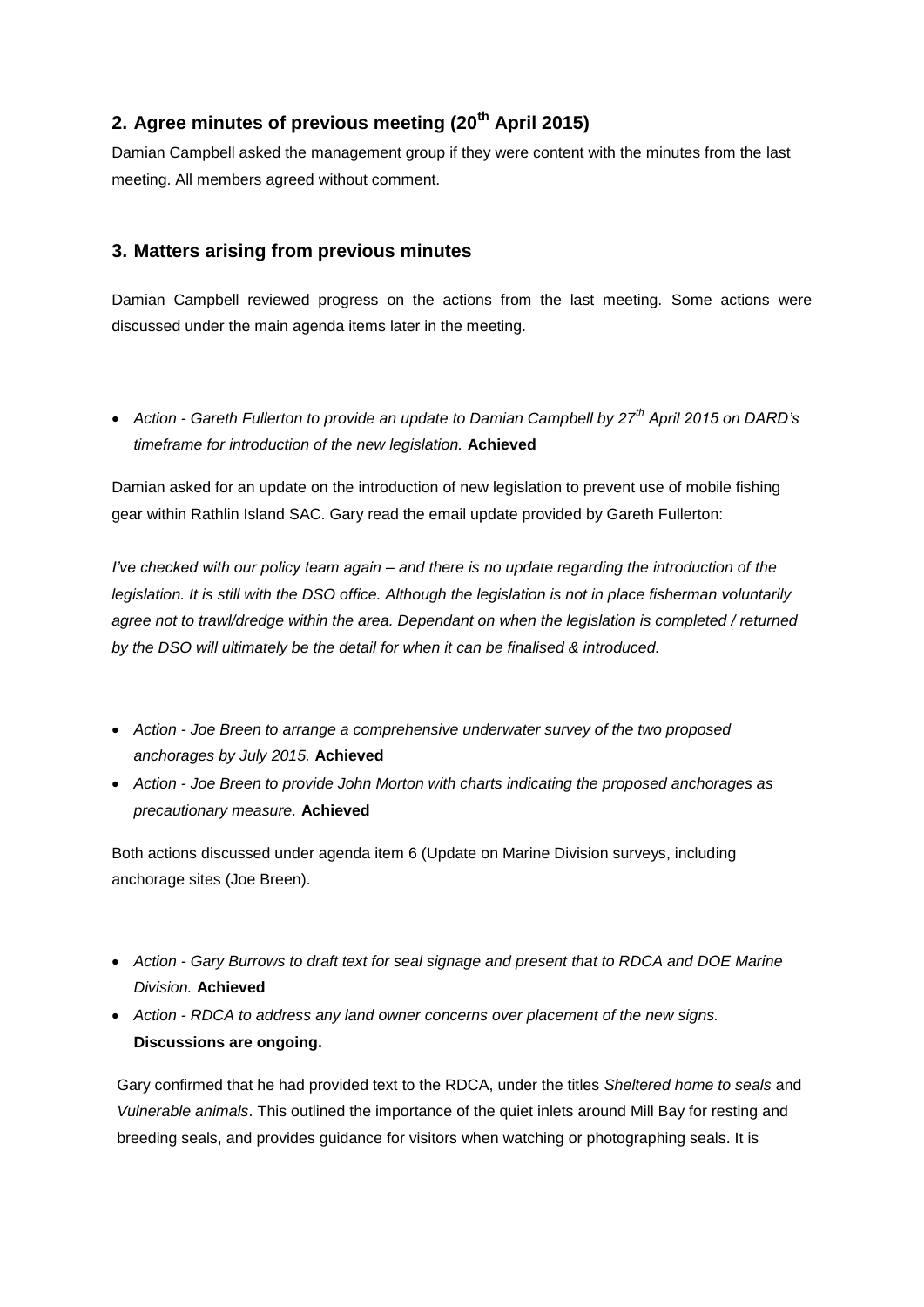preceded by an introductory paragraph on the history of the use of Mill Bay for fishing and grinding corn.

David Quinney Mee confirmed that RDCA will produce a stone plinth to display that sign in a way that will be in keeping with the area. He explained that one land owner had requested more info on the signs to cover additional issues such as camping etc. Negotiations with a second land owner are ongoing; his concerns are not on commercial grounds. David emphasised the importance of having the support and favour of the local community when producing signage. It is anticipated that Impact Printing will design and produce the sign.

### **Action - RDCA to continue to address any land owner concerns over placement of the new signs.**

 *Action - Joe Breen and Gareth Fullerton to discuss the boundaries of the O'Byrne Point proposed non disturbance zone with Rathlin Island and Ballycastle fishermen.*

Progression of a non disturbance zone at O'Byrne Point is tied in with the introduction of the new fisheries legislation preventing the use of mobile fishing gear within Rathlin Island SAC. The boundaries were the ones that DARD Fisheries Division had as a no take zone for pot fishing, diving and other activities to protect key marine species. The area in question is small in size, limited to a couple of hundred metres. It will require monitoring to ensure that no damage occurs there through prohibited activities. Joe Breen confirmed that the site is in pristine condition at the moment, and that DOE Marine Division is not aware of any damaging activity there. The main dive operator using the area knows not to dive that site as it is the only known location in Northern Ireland for certain rare sponge species. Following the introduction of the new DARD fisheries legislation, if necessary, DOE can then bring in its own byelaws to manage any activities of concern there.

 *Action - RDCA to schedule evening meeting on Rathlin Island's marine features before the next Rathlin Island EMS-MG meeting.* **Achieved, as a daytime meeting.**

Joe Breen presented a talk on the marine environment of Rathlin Island on the afternoon of Thursday 28<sup>th</sup> May 2015, as part of Rathlin Sound Maritime Festival. It was well received by both islanders and visitors, who gathered at St Mary's Primary School to enjoy a number of talks/events organised by the RDCA.

 *Action - Joe Breen to invite Rathlin Island and Ballycastle fishermen to the next DARD Fisheries Liaison meeting (4th June 2015) where DOE Marine Division will provide a briefing on all Northern Ireland pMCZs.* **Not achieved.**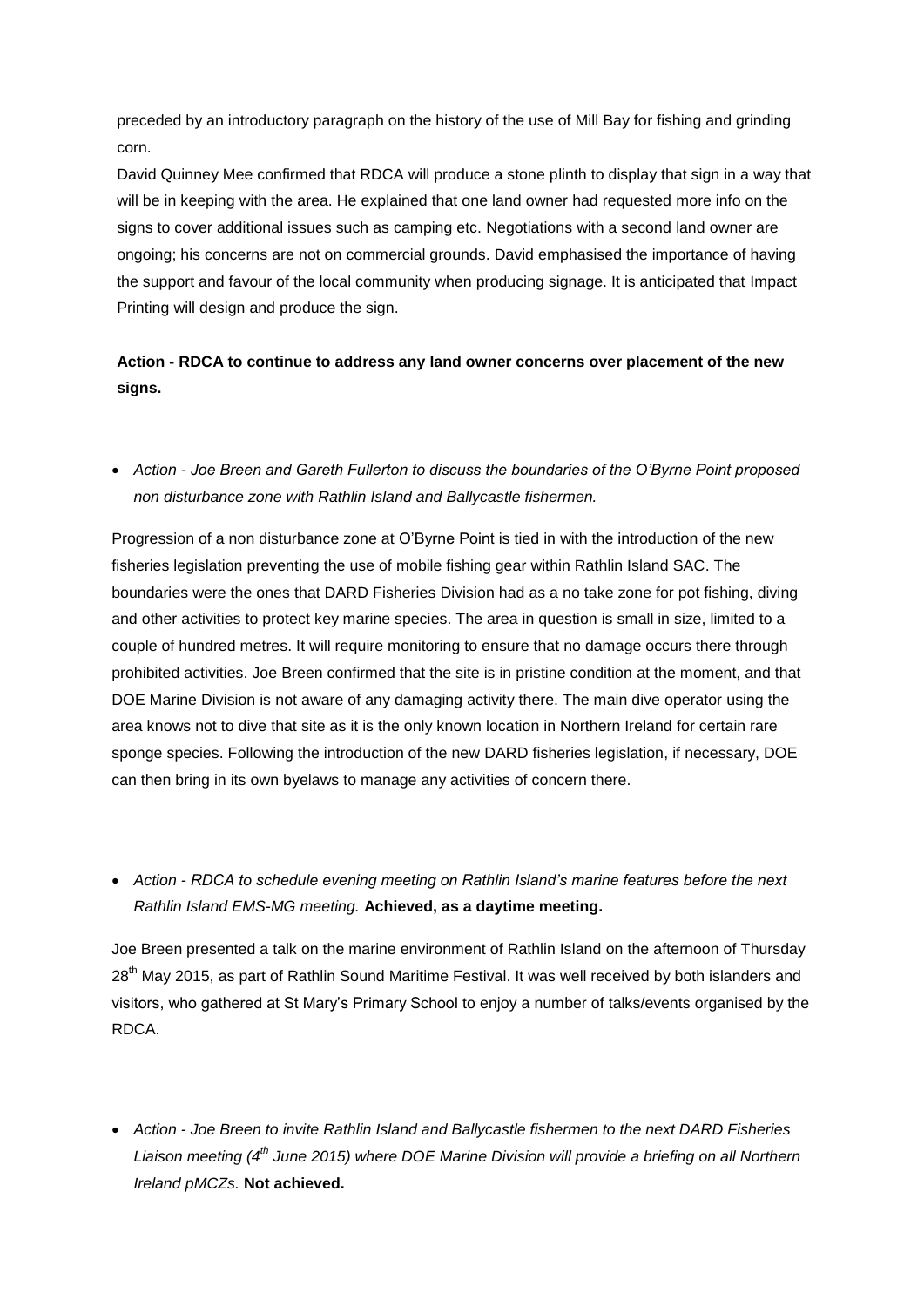Colin Armstrong (DOE Marine Division) explained that he gave a presentation to the Inshore Fisheries Partnership and representatives for North Coast fishermen were in attendance. John Morton pointed out that a number of members of the management group '*wore different hats'* and that there are good lines of communication existing so substantive issues are not being missed. Gary Burrows indicated that there were some ongoing issues with representatives of the fishing industry being unavailable to attend due to competing work and family commitments. John Morton indicated that there was little communication from DARD Fisheries Division. Joe Breen commented that communication on marine issues would be more straightforward when DOE and DARD become amalgamated in the new Department of Agriculture, Environment and Rural Affairs (DAERA) in 2016.

Damian Campbell asked whether the management group should have a plan or programme to reach people who '*slip through the nets'*, those who aren't represented in groups or associations. David Quinney Mee suggested that there are advantages to addressing a single issue at a time and making sure that relevant people are included. If outside agencies direct people on what to do environmentally without adequate consultation and involvement, some people may be resistant to those changes. Gary Burrows commented that whilst engaging and consulting fully means that it may take longer to achieve some actions the outcome is more likely to be effective and supported by the island community. Colin Armstrong said that the group should consider how it can implement the actions agreed in the Rathlin Island local biodiversity action plan (LBAP), not solely the actions from the original European Marine Site management plan. David Quinney Mee explained that whilst most of the LBAP actions are quite general there are some specific marine actions. Joe Breen asked whether there is a management group overseeing the implementation of the LBAP; David confirmed that the RDCA management committee would provide that function. He also pointed out that some aspects of the LBAP are about recognising good work that is already underway. David also suggested that the LBAP needs to become part of the wider management context for Rathlin Island.

#### *Action - Gary Burrows to produce a short leaflet on the marine wildlife of Rathlin Island.* **Achieved**

Gary confirmed that he completed the marine awareness leaflet *Rathlin Island's dynamic coast and seas* in May 2015*.* This publication was designed at the request of the island community, as a visually appealing, jargon free guide to Rathlin Island's marine environment. 500 copies were printed and distributed via the Rathlin Island ferry terminal, Portrush Coastal Zone and at various locations on the island by the RDCA. It was also circulated to the management group and published on the RDCA website.

- *Action - Damian Campbell to arrange meeting with DOE colleagues.* **Action carried forward.**
- *Action - Neil McCulloch to arrange a meeting between the RSPB, NIEA and DOE Marine Division (after Damian Campbell's meeting with DOE colleagues).* **Action carried forward.**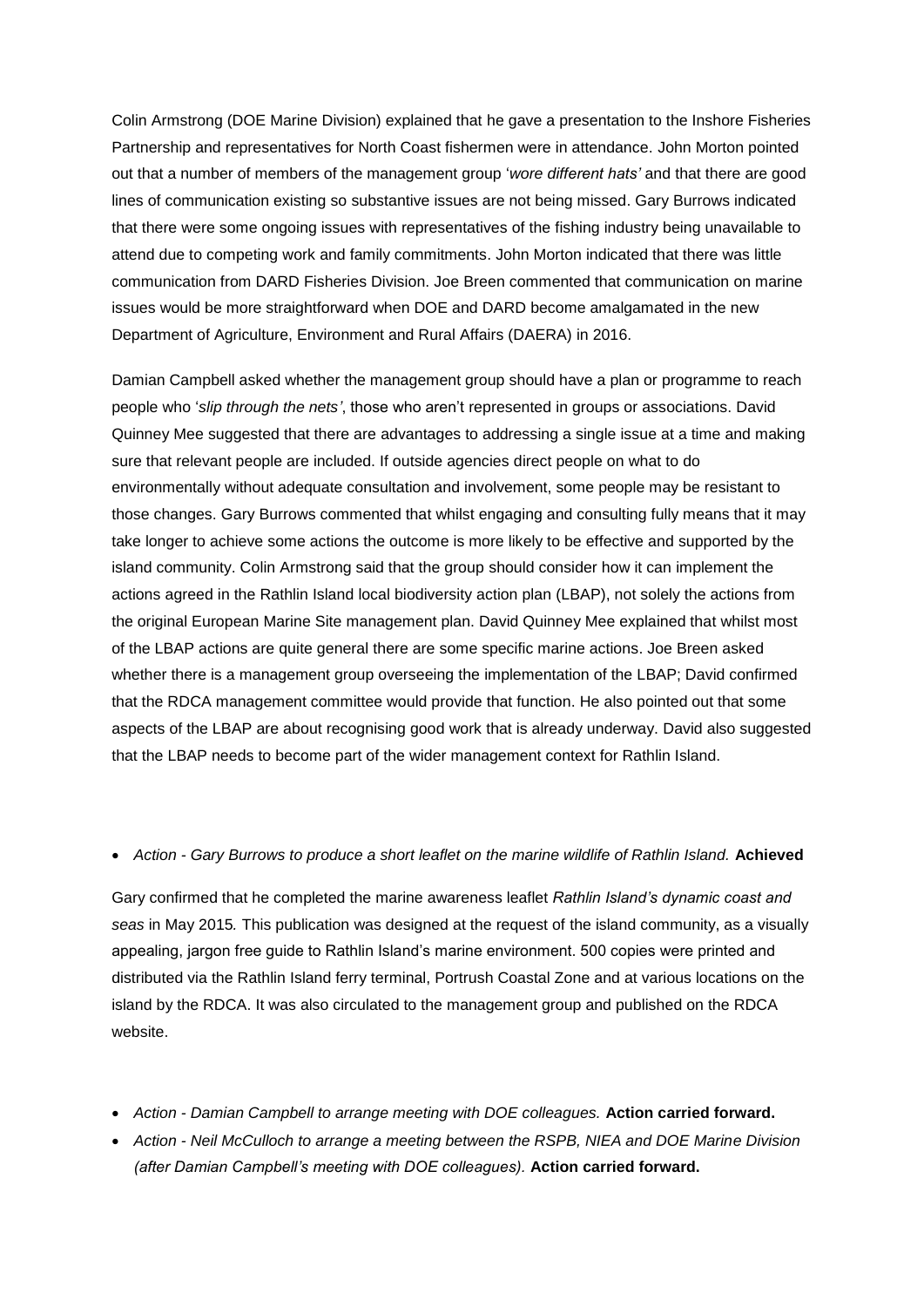Damian Campbell said he would arrange a meeting with NIEA colleagues within the next week. Gary Burrows commented that individual meetings with NIEA had taken place e.g. to discuss monitoring seabird disturbance off Rathlin Island.

Damian said that he wanted to address lack of attendance from a range of organisations represented on the management group.

David Quinney Mee said that the management group was probably in a better position than ever to address predator control at seabird nesting sites He suggested that it may now be time for a dedicated meeting on this management issue, including land owners, but that there would be no point if there was no funding available. Colin Armstrong commented that group needed to clarify who would do the work and how it would be funded, emphasising the need to identify the appropriate funding mechanism. He said that now that there was an action in the LBAP to assist island landowners in seeking effective methods to control pests, there was a good basis to apply for funding, if the community has now decided that it's to be addressed.

Maxime Sizaret (CCGHT) asked whether INTERREG Va may provide an opportunity for funding this work. Colin Armstrong suggested that it would not be relevant to this one, as the focus is more on the development of management plans for other marine sites. He said that he would follow up on this conversation with the RDCA. David Quinney Mee asked whether the RDCA should now consider organising an island meeting to agree a plan that's then ready to be submitted as an application. Colin stated that any plan would need to be properly costed before submission.

**Action – Damian Campbell to arrange an internal meeting with NIEA during the following week regarding appropriate representation on the management group.**

**Action - Neil McCulloch to arrange a meeting between the RSPB, NIEA and DOE Marine Division (after Damian Campbell's meeting with DOE colleagues).**

**Action – Colin Armstrong (DOE) to arrange an internal meeting with NIEA to discuss an action plan to control rats and ferrets at seabird nesting sites.** 

- *Action - RDCA to confirm the land owners are at Doon Bay so that Joe Breen can speak to the land owner to get permission to survey this summer.* **Achieved**
- *Action - Joe Breen and Gary Burrows to meet with Liam McFaul and John Morton.* **Achieved**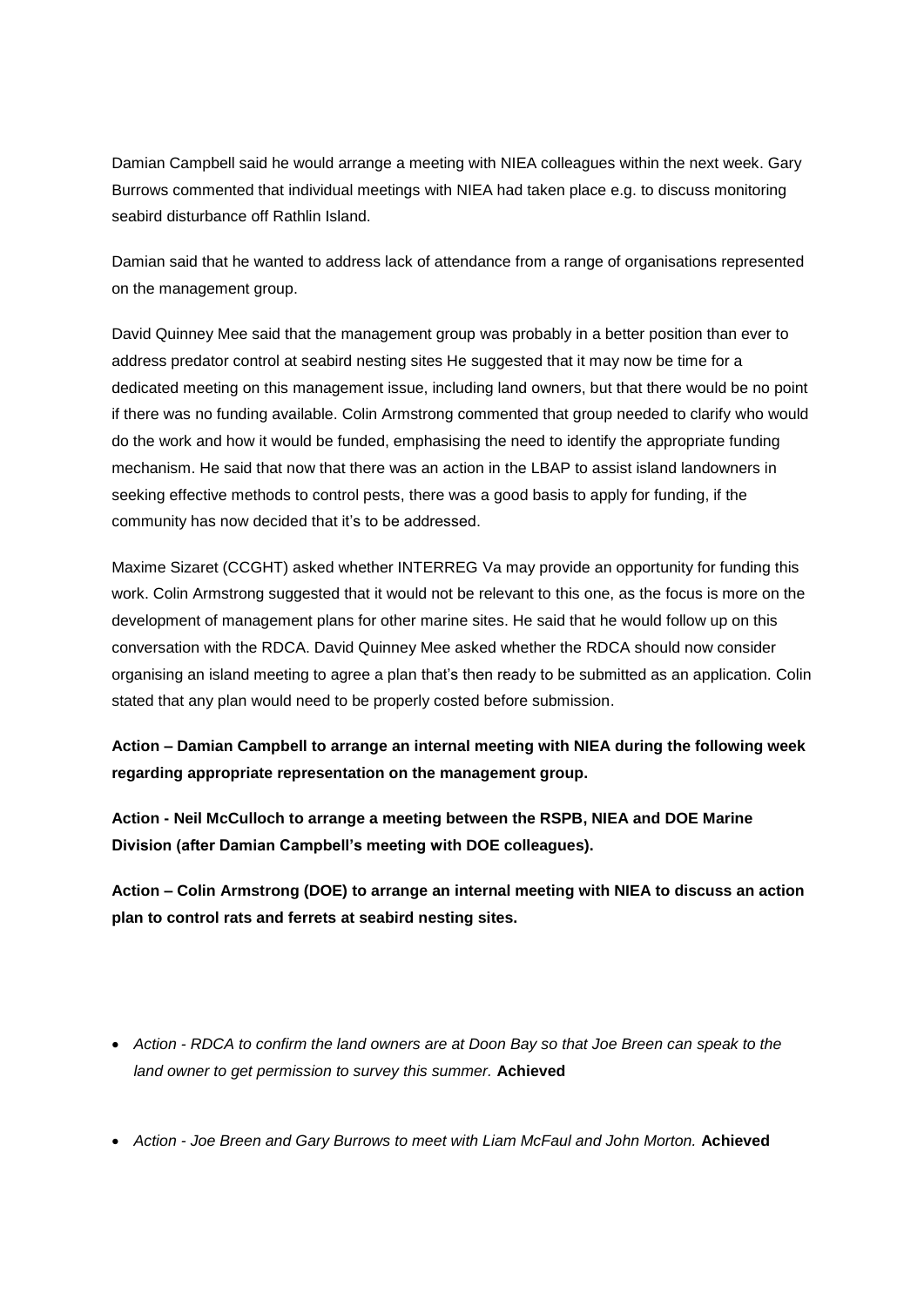DOE Marine Division organised a meeting on 31<sup>st</sup> September 2015 to discuss a trial seabird monitoring survey by RSPB staff on Rathlin Island. The meeting involved Gary Burrows (DOE MD) Liam McFaul and Peter Harper (RSPB), Neil McCulloch (NIEA) and John Morton (CCG Harbour Master).

# **1. Review of the Management Scheme, Conservation Objectives and Risk Assessment (Damian Campbell)**

The Chairman opted to address this review as the final agenda item.

Damian Campbell said that he wanted a more considered focus on the main objectives of the Rathlin Island European Marine Site Management Scheme, and the statutory Conservation Objectives associated with the Rathlin Island Special Area of Conservation (SAC) and Special Protection Area (SPA). He said that whilst it is often useful to widen out the management group's discussion it must not lose sight of the protected features and the conservation actions needed to effectively manage them. At the April 2015 meeting, a matrix had been presented to the management group, risk assessing the current condition of the protected features of the marine site and the group would now need to address this with earnest. He said that he wanted to come back at next meeting with an assessment of the original twelve Specific Management Objectives from the Rathlin Island European Marine Site Management Scheme (p31-32). As the plan is now three years old, the management group will need to review progress against these actions and ascertain whether any new actions need to be added. It will need to make sure that any protected features that have been compromised do not remain in poor condition. DOE will take the lead on this review, however, others will need to feed into that review and take appropriate actions where necessary.

Rebecca Hunter (UWT) queried where would be the best place to see/publish changes as it would not be feasible to reproduce costly paper copies of the management scheme.

Gary Burrows suggested that the updated management scheme could be published on the RDCA website along with some background information on the purpose of the Rathlin Island European Marine Site Management Scheme, and the minutes of the meetings.

Ksenia Zywczuk (RDCA) said that there would be real value in publishing a page on the RDCA website as it would demonstrate joint working among all those involved in the management of the marine site.

Damian Campbell agreed that more active use of the RDCA website would be an exciting development in the story of the island's management and affirmed that it would be excellent if the RDCA would publish the Rathlin Island European Marine Site Management Scheme online.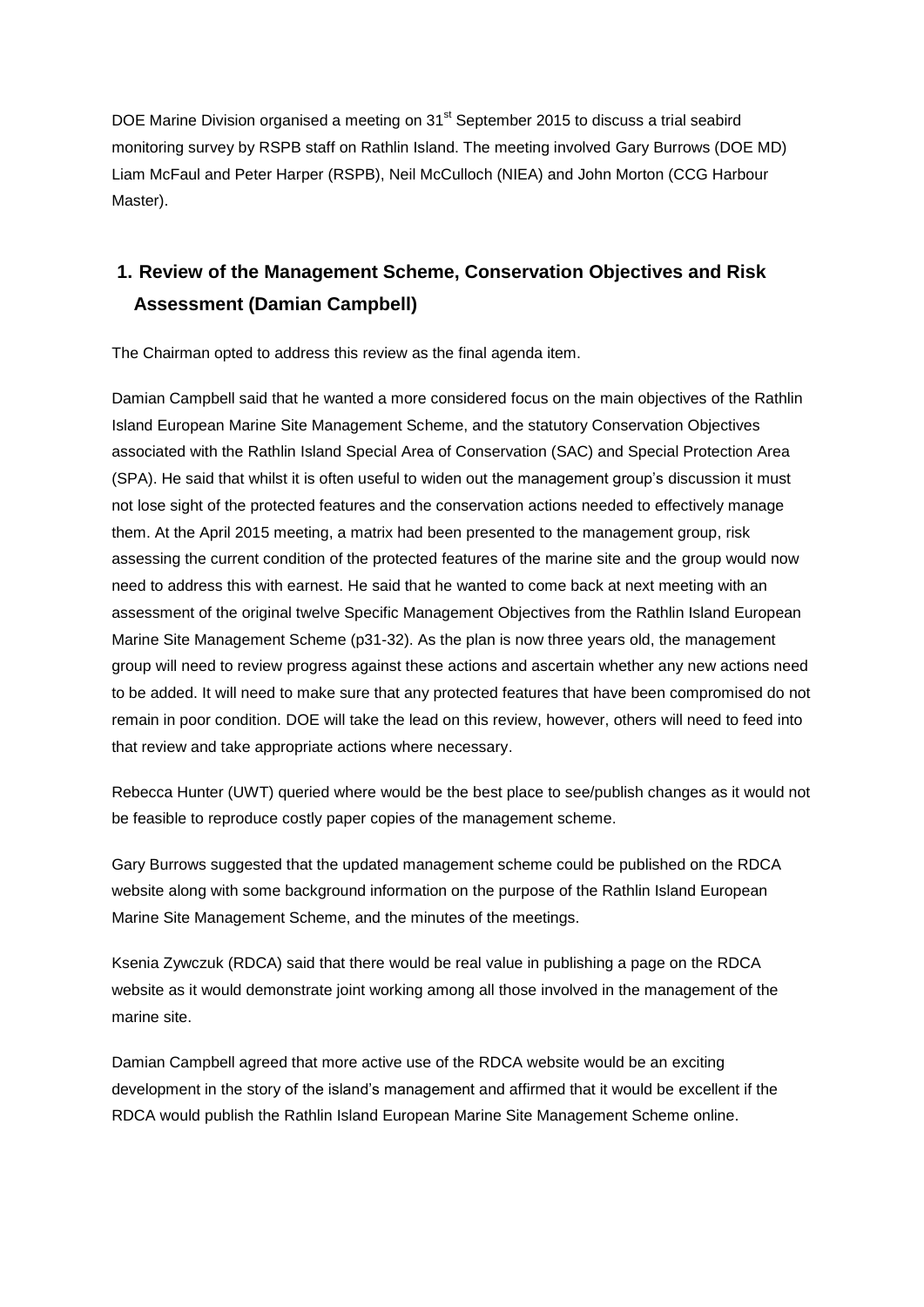Gary Burrows offered to provide the RDCA with some notes on the purpose of the Rathlin Island European Marine Site Management Scheme, should they agree to publish a page on their website.

**Action - Colin Armstrong to produce the basis for this review by the end of November 2015, and to reference any relevant LBAP actions.**

**Action – Gary Burrows to circulate a link to the Rathlin Island LBAP to the management group, in advance of publication on the RDCA website.**

**Action – RDCA to consider publishing a page on their website, providing islanders with information on the Rathlin Island European Marine Site Management Scheme.**

# **2.Update on Rathlin Fisheries Regulations to prohibit the use of mobile gear (Gareth Fullerton) (Conservation Obj.6)**

Discussed under agenda item 3 (Matters arising from previous minutes).

# **3.Update on Marine Division surveys, including anchorage sites (Joe Breen) (Conservation Obj. 5)**

Joe Breen confirmed that DOE had originally undertaken underwater video surveys of the proposed sites using a drop camera, and then followed these with dive survey transects within the two areas. Maerl had been found on the outer edge of one area but not within either of the main proposed anchorage sites. Provided that vessels anchor within these two areas, there should be no threat to any of the vulnerable underwater habitats. Joe Breen and Gary Burrows had monitored one cruise ship, the *Island Sky* using one of the two anchorages on 9<sup>th</sup> June 2015. Discussions with the vessel's skipper via marine VHF confirmed that he found the anchorage suitable to use. Joe said that the next step was to get the designated anchorages within Rathlin Island SAC published on the Admiralty charts.

He also outlined that DOE Marine Division had monitored and boarded an international salvage vessel which had been tracked on VMS making irregular transects around the island, whilst en route to Iceland. The vessel had anchored close to the wreck *of SS Lochgarry* rather than in Church Bay. Nothing of particular concern was noted during the boarding operation.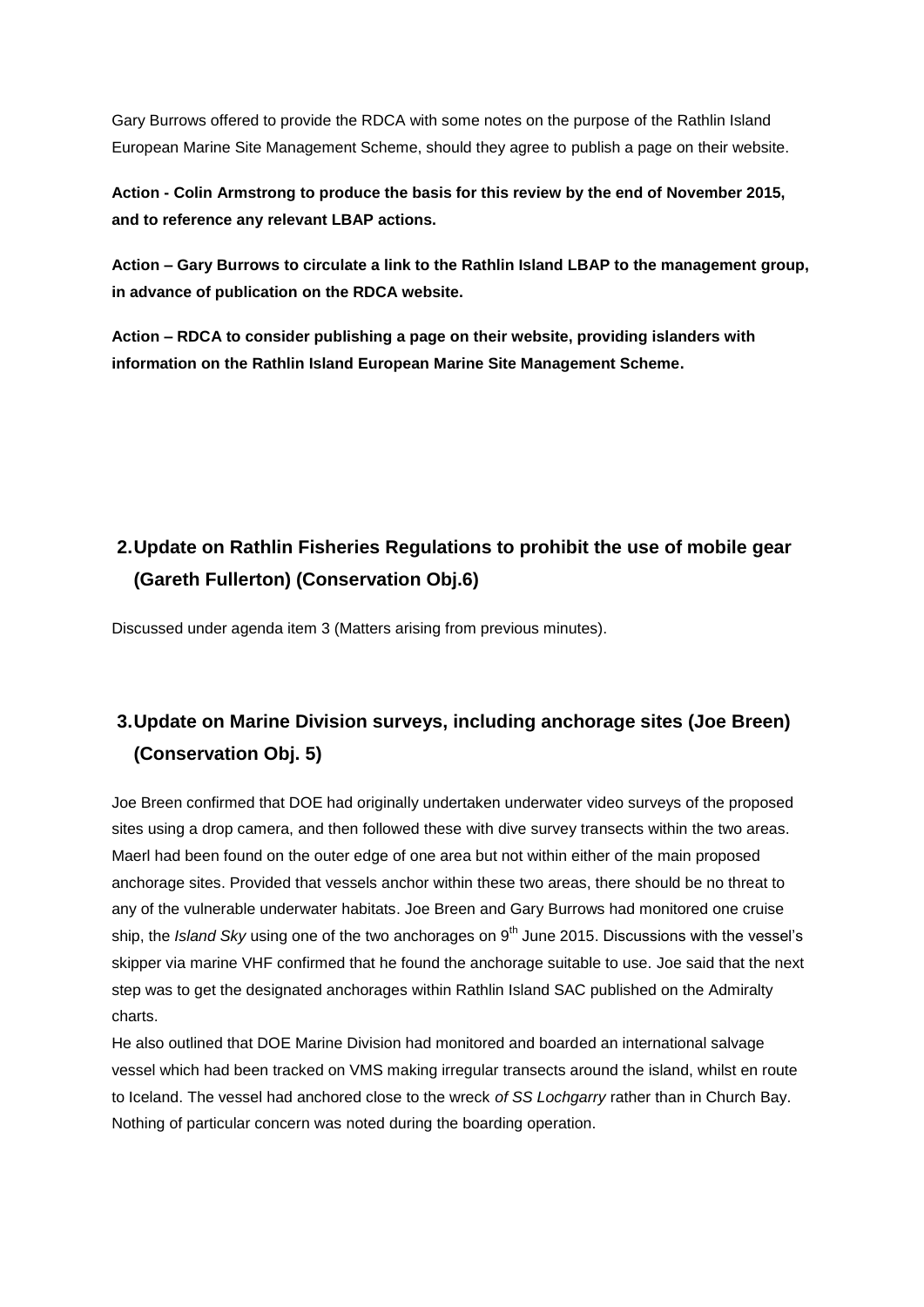# **4.Investigating negative population drivers for Rathlin populations of herring gull and puffin (NIEA) (Conservation Obj. 2)**

Not discussed as NIEA was unable to attend this meeting. This agenda item will be addressed at the next meeting.

### **5.MCZ update, including Rathlin pMCZ (Joe Breen)**

Joe Breen explained that the Marine Conservation Zone (MCZ) programme had now been ongoing for two years with several public meetings and consultations. The actual boundary for the Rathlin pMCZ has been amended, with a slight extension to the west for black guillemot. The northern boundary, for deep mud habitats, has now been reduced to a minimum number of straight lines to aid navigation. Over a third of that extension to the north of the Rathlin pMCZ is a traffic separation zone. Joe said that the next public consultation would be issued on the 11<sup>th</sup> Dec 2015, with a three month deadline for comments.

Overall DOE Marine Division would initially be going forward with 4 pMCZ sites, with a couple of further subsequent ones later:

- Rathlin pMCZ for deep seabed habitats, geological features and black guillemot
- Red Bay pMCZ for seagrass beds
- Outer Belfast pMCZ for ocean quahog and sublittoral mixed sediments
- Carlingford Lough pMCZ for sea-pens and burrowing megafauna communities

Joe explained that DOE had been as transparent and open as possible so hopeful there would be no unexpected issues and that DOE or the newly amalgamated DEARA would be managing the designation and management of the MCZ programme. Actual designations would take place by December 2015, and will entail active management of the site features. He suggested that this management group would probably include the Rathlin MCZ within its overall marine management. John Morton asked whether the consultation paperwork had been prepared and what were the management implications for the deep seabed habitats? Joe indicated that there would probably be a mobile gear prohibition to the north of the Rathlin Island over these deep seabed habitats. John stated there would be small local vessels fishing in depths of 200m+, so DOE would need to consult locally on the implications for those vessels. Colin Armstrong emphasised that it would be important for fishermen to feed back evidence of current use and socio economic use and implications through the MCZ public consultation issued in December 2015. John Morton indicated that the same issue may apply at Waterfoot (Red Bay pMCZ).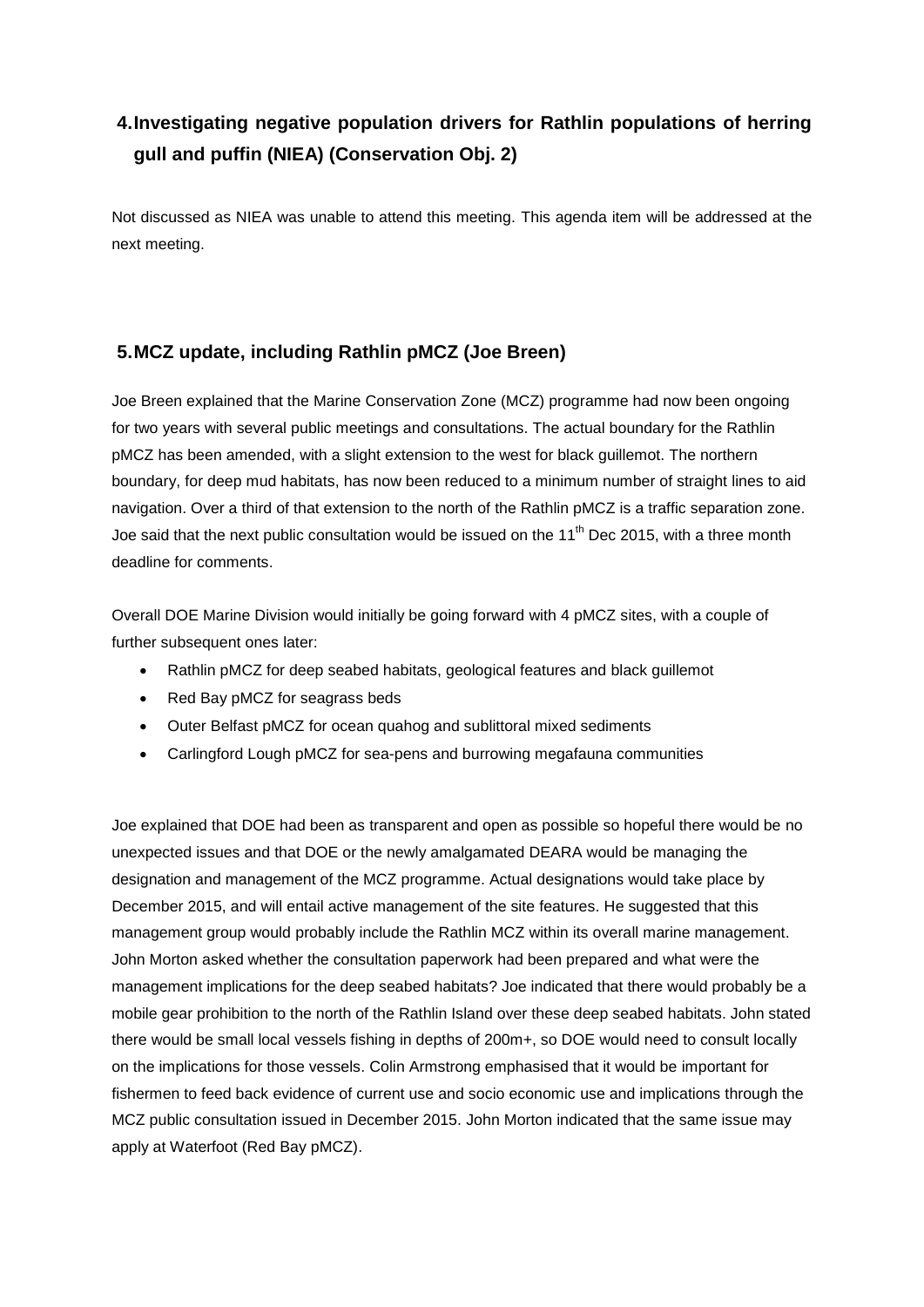### **6.Update on seal signage (RDCA)**

Discussed under agenda item 3 (Matters arising from previous minutes).

#### **7.North Coast Marine Ranger update (Gary Burrows)**

Gary outlined his recent work as North Coast Marine Ranger. He summarised the range of monitoring, enforcement and outreach duties undertaken since the last meeting, with an emphasis on work specific to Rathlin Island.

- Production of the marine awareness leaflet *Rathlin Island's dynamic coast and seas.* This publication was designed at the request of the island community, as a visually appealing, jargon free guide to Rathlin Island's marine environment. 500 copies were printed and distributed via the Rathlin Island ferry terminal, Portrush Coastal Zone and at various locations on the island by the RDCA. It was also circulated to the management group and published on the RDCA website.
- Four boat-based patrols of Rathlin Island SAC were undertaken as part of wider marine surveys to investigate cruise ship anchoring, phytoplankton and sea cave surveys. In May 2015, DOE Marine Division staff also boarded and carried out an inspection of the log of an international salvage vessel operating suspiciously within Rathlin Island SAC.
- Gary participated in scientific dive operations to survey the seabed habitat within the two newly proposed cruise ship anchorages and subsequently took part in filming for the BBC Newsline feature on importance of maerl beds.
- Rathlin Sound Maritime festival staff visited the island on three days in late May 2015, providing a public talk on the island's marine life and setting up a marine display via the DOE exhibition trailer.
- Text for seal signage at Mill Bay was provided to the RDCA, under the titles *Sheltered home to seals,* and *Vulnerable animals*. This outlines the importance of the quiet inlets around Mill Bay for resting and breeding seals, and provides guidance for visitors when watching or photographing seals.
- In September 2015, Gary organised a meeting on the scope for a trial seabird monitoring survey by RSPB staff on Rathlin Island. The meeting involved Liam McFaul and Peter Harper (RSPB), Neil McCulloch (NIEA) and John Morton (CCG Harbour Master)
- Gary briefly outlined the exceptional cetacean sightings and strandings around the north coast this summer. As highly protected European Protected Species, the response to the strandings of the minke whale at Lough Foyle and fin whale at Portstewart Strand were coordinated by DOE Marine Division. An Arctic beluga was also filmed off Dunseverick harbour at the end of July 2015.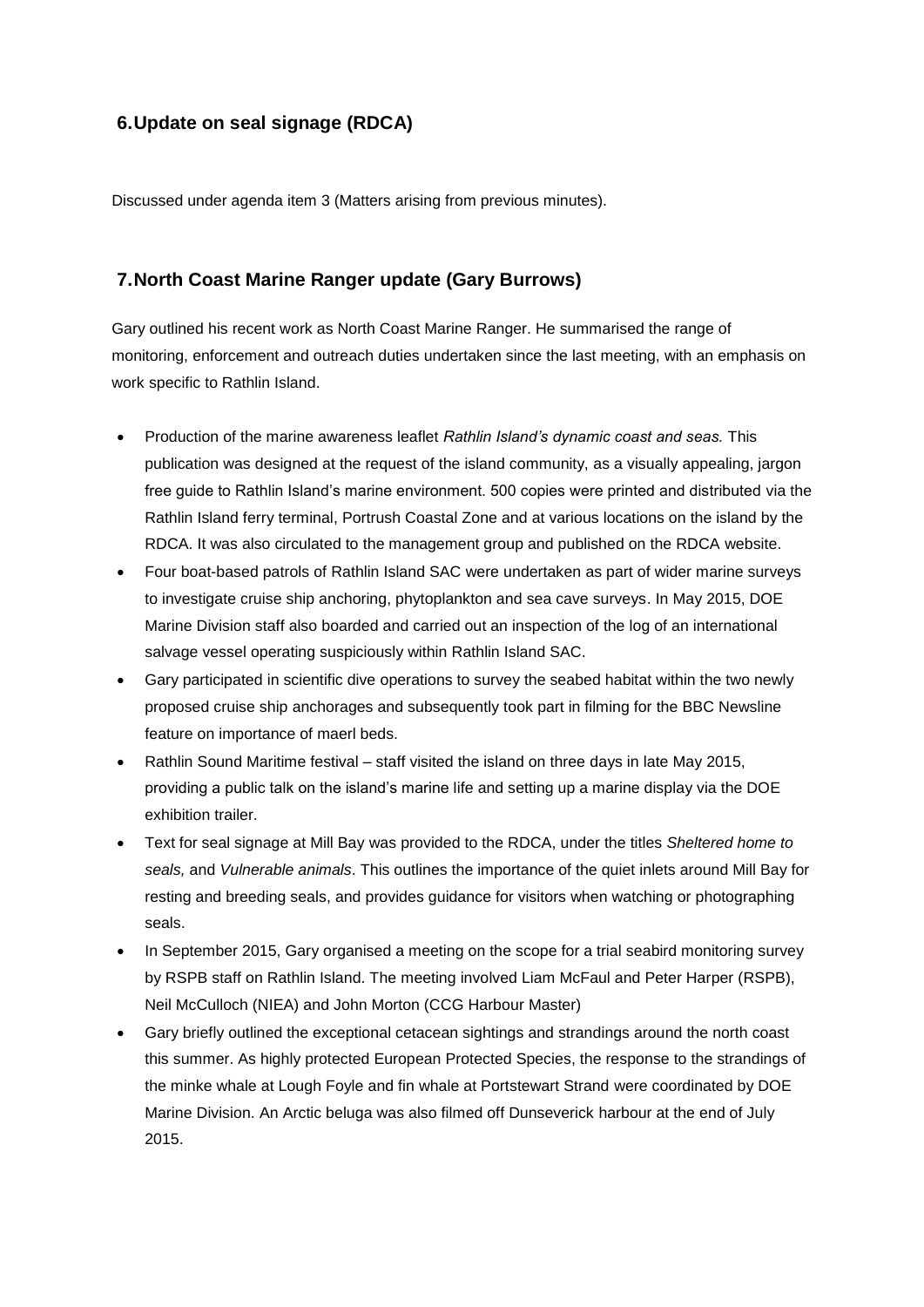- $\bullet$  On 17<sup>th</sup> June 2015, Gary presented a talk on the marine wildlife of the north coast, and Rathlin Island to about 120 children at St Patricks and St Bridgettes Primary School. This included a demonstration of the specialised scuba equipment used by scientific divers, and a display of cetacean bones. The new Rathlin Island leaflets were also distributed to teachers at this event.
- Gary delivered a presentation at the Coastal Zone centre on Rathlin Island SAC and the Skerries and Causeway SAC to a visiting study group from Cumbria Wildlife Trust, on 11<sup>th</sup> May 2015.

#### **8.AOB**

David Quinney Mee confirmed that the Rathlin Sound Maritime Festival had received the go ahead for  $27<sup>th</sup>$  May -  $5<sup>th</sup>$  June 2016. It would not be funded in the same way as previous festivals but the application would now go through the Causeway Coast and Glens council. The RDCA hoped to match fund £25,000 from Tourism Northern Ireland. He stated that the RDCA would welcome the involvement of DOE Marine Division. Joe suggested that UWT could run a sea snorkel safari within the sheltered bay inside the harbour.

Maxime Sizaret outlined a European funded project that CCGHT was working on, involving coastal wildlife tourism and sustainable development on our coast and that of Donegal County Council. Its focus was on cooperation among coastal tourism providers.

David Quinney Mee highlighted an island wide Bioblitz project planned for 11<sup>th</sup> and 12<sup>th</sup> June 2016, which would try to encourage people to have a better spread of knowledge of species. He said that the RDCA needed to design a programme of wider events around the project. Joe Breen suggested getting the involvement of recreational divers would add a new dimension to the Bioblitz.

#### **9.Date of next meeting**

**Action – Gary Burrows to arrange the next meeting by the start of February 2016.**

#### **Summary of actions**

- RDCA to continue to address any land owner concerns over placement of the new signs.
- Damian Campbell to arrange an internal meeting with NIEA during the following week regarding appropriate representation on the management group.